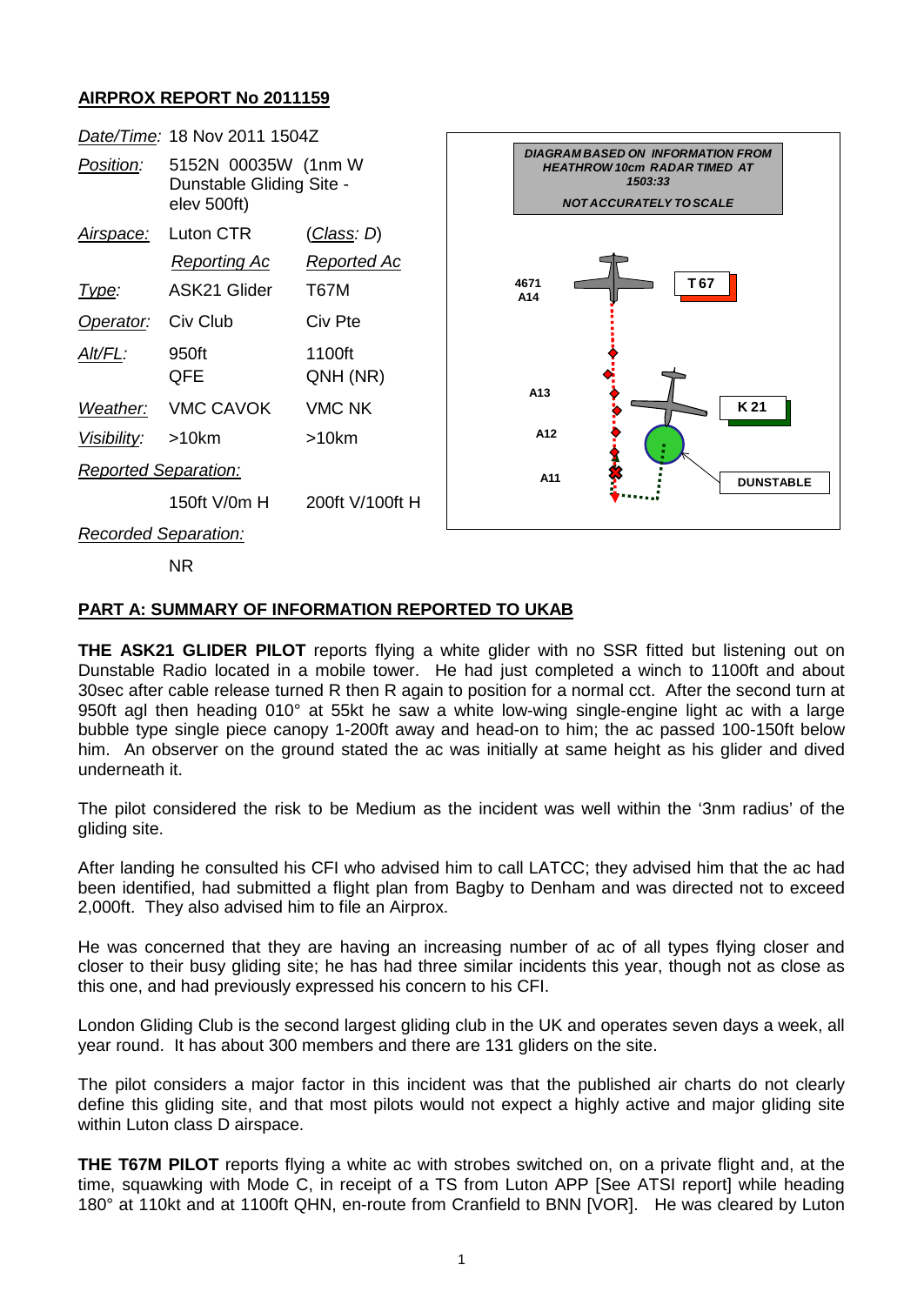APR to cross the CTR VFR not above 2000ft W of Dunstable Gliding Site and he was looking for gliders. He saw a glider in his 10 o'clock, at the same level, 1 to 2nm away, initially flying in the same direction; the glider then turned R to cross his track, so he descended to remain sighted with it. He passed well below the glider and there was never any risk of collision.

**ATSI** reports that the Airprox occurred at 1503:33, 0.9nm W of the Dunstable Downs Gliding site, which lies within the Luton CTR, Class D CAS, extending from the surface to an altitude of 3500ft. Dunstable Down does not have an aerodrome traffic zone (ATZ).

The ASK21 glider was operating VFR from Dunstable Gliding site, talking to Dunstable Radio, but not in receipt of an Air Traffic Control Service. Meanwhile the Slingsby T67M Firefly (T67) was operating on a VFR flight from Bagby to Denham, in receipt of an RCS [see below] from Luton Radar.

A letter of agreement exists between TC Luton and the London Gliding Club. Within the Luton CTR, airspace has been delegated to Dunstable Downs and is shown in the UK AIP, Page AD 2-EGGW-4- 1 (10 Mar 11). The Airprox occurred within the delegated airspace Area 1, which extends from the surface to an altitude of 3500ft.

The UK AIP Page AD 2-EGGW (7 Apr 11) defines the latitude/longitude coordinates for Glider, Hang-gliding, Paragliding and Microlight activity and states:

'Pilots are advised that by arrangement with Luton ATC:

Pilots of IFR flights inbound to Luton airport will be vertically or laterally separated from all gliding or microlight activity within these areas through the application of normal ATC procedures;

Pilots of aircraft operating under VFR, or on a Special VFR clearance are advised to avoid these areas if at all possible. In addition, pilots operating on a Special VFR clearance are advised that due to the nature of these activities they cannot be given separation from gliders, aircraft towing gliders, hang-gliders, paragliders or microlights within these designated areas. Traffic information will NOT be passed by ATC.'

The LTC Manual of Air Traffic Services (MATS), Part 2, Section 11, Paragraph 11.5.9, states:

'If a VFR/SVFR Luton arrival or departure is likely to route through any delegated airspace, TC Luton shall notify the pilot of the intense gliding activity and if necessary, shall advise the pilot to avoid the immediate vicinity of Dunstable Downs. TC Luton shall pass generic traffic information based on reported or observed activity.'

CAA ATSI had access to the RTF and radar recordings, together with the written reports from both pilots and the ATSU investigation. The controller was not aware of the Airprox and did not file a report.

METAR 181450Z 18006KT 150V210 9999 SCT020 SCT024 13/10/Q1016=

The T67 pilot contacted Luton Radar at 1455:58, reporting overhead Cranfield at 3000ft, requesting a crossing clearance W of Dunstable Downs; he was instructed to squawk 4671, passed the QNH 1016, a TS was agreed and the T67 reported descending to 2000ft.

At 1457:00 Luton Radar cleared the T67 to cross CAS*, "(T67 C/S) you are cleared to transit the Luton Control Zone V F R not above altitude two thousand feet routeing to the west of Dunstable which are active"* and the pilot replied, *"Luton clears (T67 C/S) to cross west of Dunstable Downs which is active not above two thousand feet VFR".*

During the period from 1500:35 until 1506:57 a radar handover took place.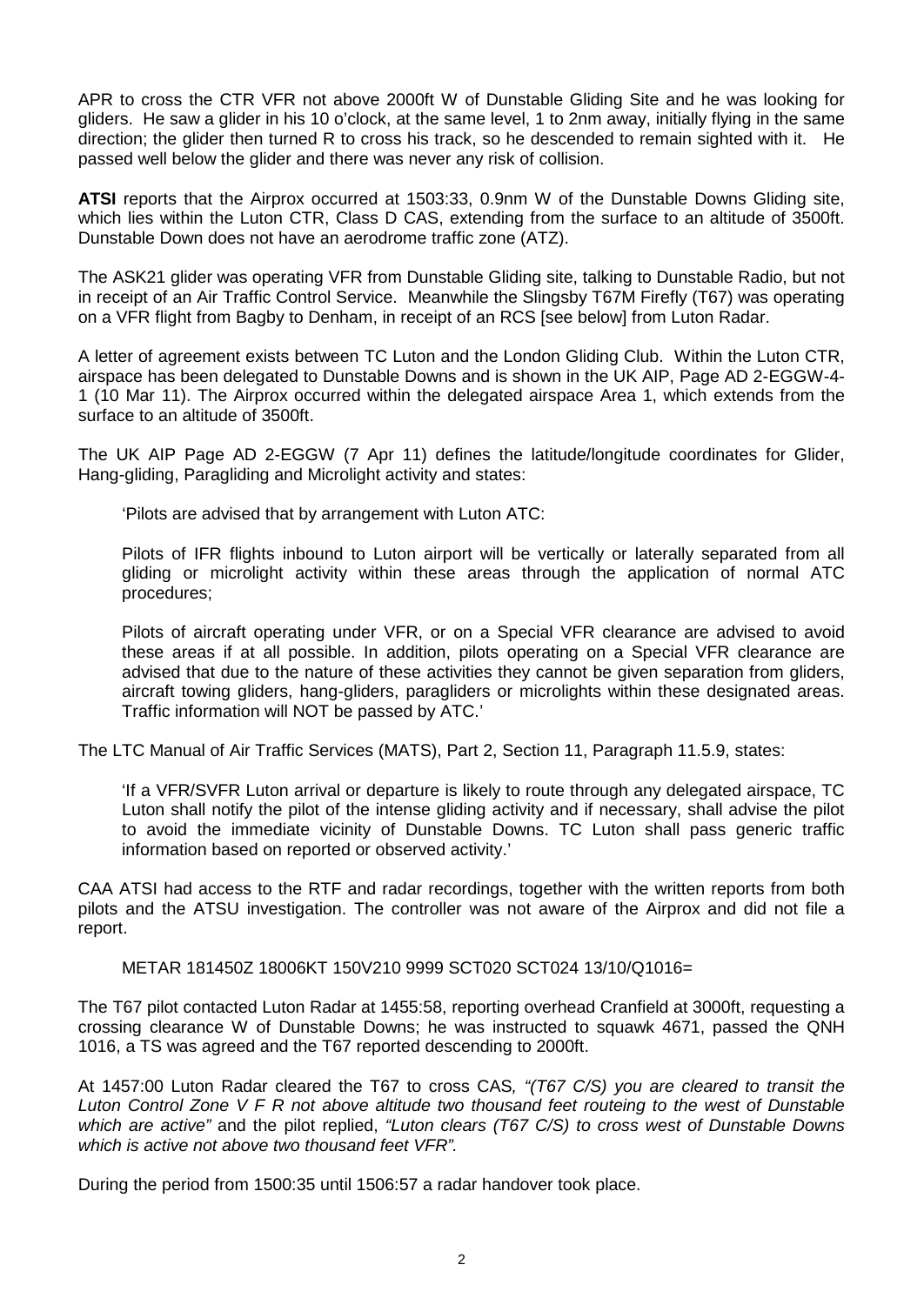At 1502:46, radar recordings show the T67 had crossed the Luton CTR boundary into controlled airspace indicating an altitude of 1400ft (Luton Radar did not advise the pilot of the change to a RCS but this was not a factor in the Airprox).

The ATSU report indicates that no other traffic, either primary or secondary, was observed in the vicinity of Dunstable Downs. This was confirmed with the radar recordings, using the NODE Multi Radar Tracking (MRT), provided to TC positions through the use of the SYSTEM picture.

The Airprox was considered to have occurred at 1503:33, 0.9nm W of Dunstable Downs. Radar recordings available to ATSI, utilising the Debden and Stansted 10cm as single source radars, showed an intermittent contact overhead Dunstable Downs at 1502:10, 1503:17 and then again at 1503:36, 0.3nm N of the T67 tracking S and indicating an alt of 1100ft. This intermittent primary contact was believed to have been the ASK21 glider downwind in the circuit at 950ft agl on a N'ly track.

At 1506:55, as the T67 crossed the Southern boundary of the Luton CTR, the Luton controller downgraded the service to a BS and the T67 pilot reported changing to Denham.

The LTC MATS Part 2 requires the Luton Controller to notify VFR aircraft likely to route through the delegated airspace, of any intense gliding activity, if necessary advising the pilot to avoid the immediate vicinity with generic TI based on reported or observed activity.

Although Dunstable Downs was notified as active, the [Luton] radar system did not show any gliding activity. However, the controller advised the T67 pilot that Dunstable Downs gliding site was active and instructed the pilot to route W of the site.

The glider had launched from Dunstable Downs for a circuit. The T67 ac passed 0.9nm W of the ARP, passing in close proximity to the glider which had turned downwind into the visual circuit at 950ft agl.

## **PART B: SUMMARY OF THE BOARD'S DISCUSSIONS**

Information available included reports from the pilots of both ac, transcripts of the relevant RT frequencies, radar recordings, reports from the air traffic controller involved and reports from the appropriate ATC authorities.

Members were shown photographs of the Dunstable Glider Launching Site to familiarise them with the local area. The gliding Member advised the Board that the high ground to the NW, precludes the ground party seeing ac approaching from that direction. They were also briefed that the glider site is very busy 7 days per week when the weather is suitable and therefore the entry in the UKAIP advises that ac transiting the Luton CTR under VFR give Dunstable a wide berth. There are no significant airspace restrictions to the W of Dunstable that would have precluded the T67 from routeing further to the W and avoiding the circuit area.

Although the incident took place in Class D Airspace, both ac were operating VFR under the 'see and avoid' principle and not deconflicted in any way by ATC. The gliding Member opined that it would be helpful if Luton controllers could remind transiting pilots of the maximum height of the launch cable as an incentive to remain clear of the site. In this case although both pilots saw the other ac in good time, thus removing any risk of collision, Members agreed that the T67 should have avoided the Dunstable Glider Launching Site and the associated circuit area by a greater margin.

The Gliding Member suggested that Luton ATC should, as well as stating that Dunstable is active, remind pilots that the cable height is 2000ft agl; the NATS Advisor agreed to investigate.